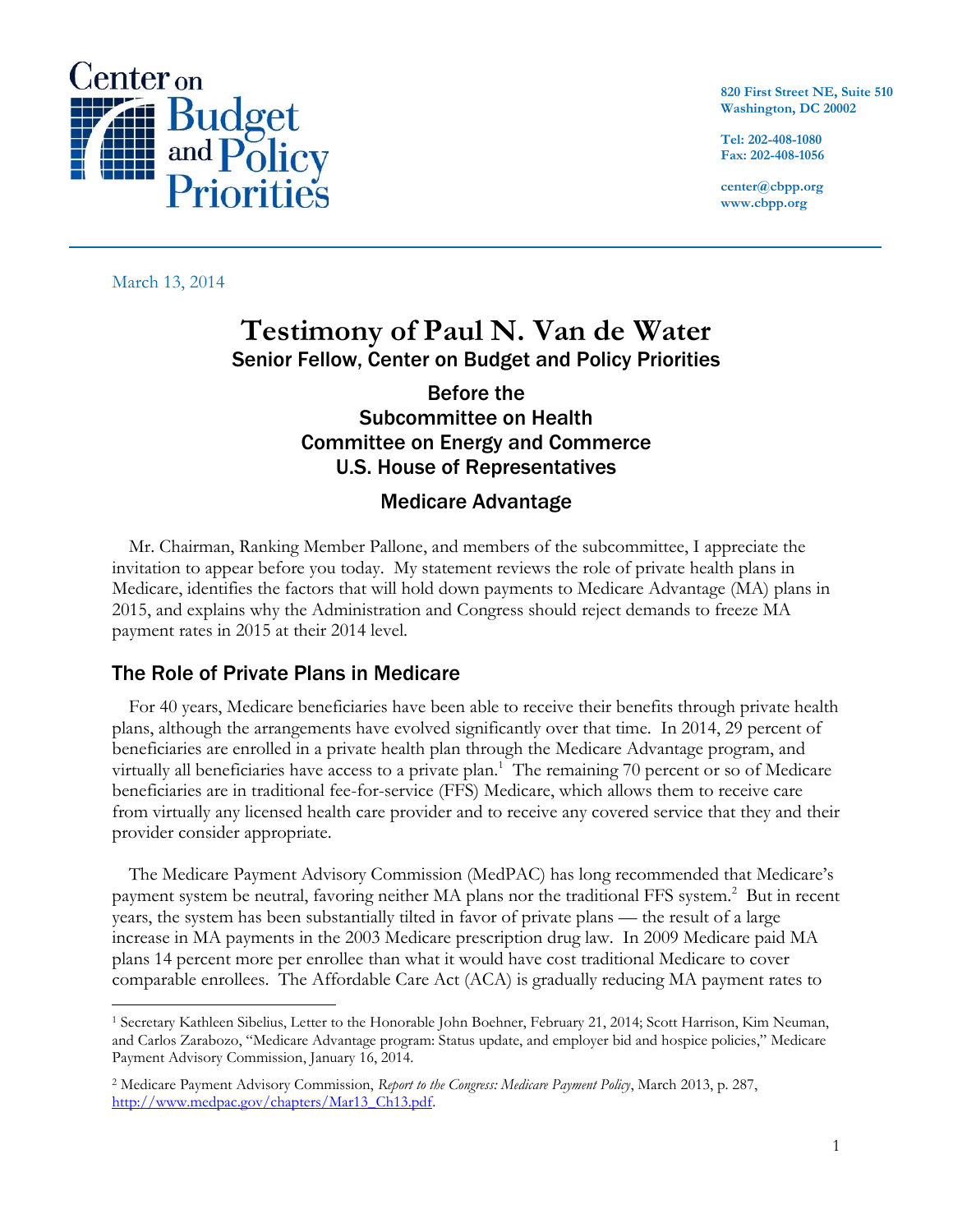bring them more in line with payments in traditional Medicare, although some overpayments will continue in certain geographic areas. In 2014, MA payments average 6 percent higher than FFS levels.<sup>3</sup> These overpayments drive up premiums for beneficiaries and weaken Medicare's finances.

Most elderly people are covered by the Hospital Insurance portion of Medicare (Part A) because they or their spouse have paid Medicare payroll taxes into the Medicare Hospital Insurance trust fund for at least ten years. Enrollment in Supplementary Medical Insurance (Part B, which pays for physician and other services) and outpatient prescription drug coverage (Part D) each requires payment of a monthly premium that covers about 25 percent of the cost of the insurance. General revenues cover the other three-quarters of the cost.

The Part B premium is a uniform national amount (in 2014, \$104.90 a month) that does not vary with a beneficiary's age or place of residence. Low-income beneficiaries are eligible for extra assistance to help pay their premiums and cost-sharing, and high-income people pay additional income-tested premiums. Under Part D, Medicare delivers prescription drug coverage exclusively through private insurance plans that contract with the program: either stand-alone drug plans or Medicare Advantage plans that package drug coverage with the rest of Medicare coverage. Almost 90 percent of Medicare beneficiaries also have some type of supplemental insurance that fills in part of Medicare's cost-sharing requirements and protects beneficiaries against catastrophic health care costs, which Medicare (unlike most employer-sponsored health plans) does not fully cover.

Beneficiaries enrolled in an MA plan must pay the Part B premium (less any rebate that the private plan provides), and they often pay an additional premium specific to the MA plan for prescription drug coverage and supplemental benefits. Medicare payments to MA plans are generally tied to local per capita expenditures in traditional fee-for-service Medicare and to the plans' "bids" (their estimated cost of providing Part A and B benefits to an average enrollee). Medicare also adjusts its payments to MA plans to reflect the health status of each plan's enrollees.<sup>4</sup>

Federal law requires Medicare Advantage plans to offer the same basic benefits as traditional Medicare and prohibits them from charging higher cost sharing. To the extent that MA plans have been overpaid or can deliver care more efficiently, they can offer benefits beyond those that traditional Medicare provides. The most common enhancements are reductions in cost sharing and additional services such as dental and eye care and wellness benefits. Since 2011, all MA plans must limit in-network out-of-pocket costs (excluding premiums) to \$6,700 a year; traditional Medicare has no limit on out-of-pocket costs.

#### Preliminary 2015 Payment Policies for Medicare Advantage

The Centers for Medicare & Medicaid Services (CMS) recently announced preliminary 2015 payment policies for Medicare Advantage plans.<sup>5</sup> Although the health insurance industry's trade association, America's Health Insurance Plans (AHIP), says that the CMS announcement includes

 $\overline{a}$ 

<sup>3</sup> Harrison and others, "Medicare Advantage program."

<sup>4</sup> For an explanation of how MA plans are paid, see MedPAC, *Medicare Advantage Program Payment System: Payment Basics,*October 2013, [http://www.medpac.gov/documents/MedPAC\\_Payment\\_Basics\\_13\\_MA.pdf.](http://www.medpac.gov/documents/MedPAC_Payment_Basics_13_MA.pdf)

<sup>5</sup> Centers for Medicare & Medicaid Services, "Advance Notice of Methodological Changes for Calendar Year (CY) 2015 for Medicare Advantage (MA) Capitation Rates, Part C and Part D Payment Policies and 2015 Call Letter," February 21, 2014, [http://cms.gov/Medicare/Health-Plans/MedicareAdvtgSpecRateStats/Downloads/Advance2015.pdf.](http://cms.gov/Medicare/Health-Plans/MedicareAdvtgSpecRateStats/Downloads/Advance2015.pdf)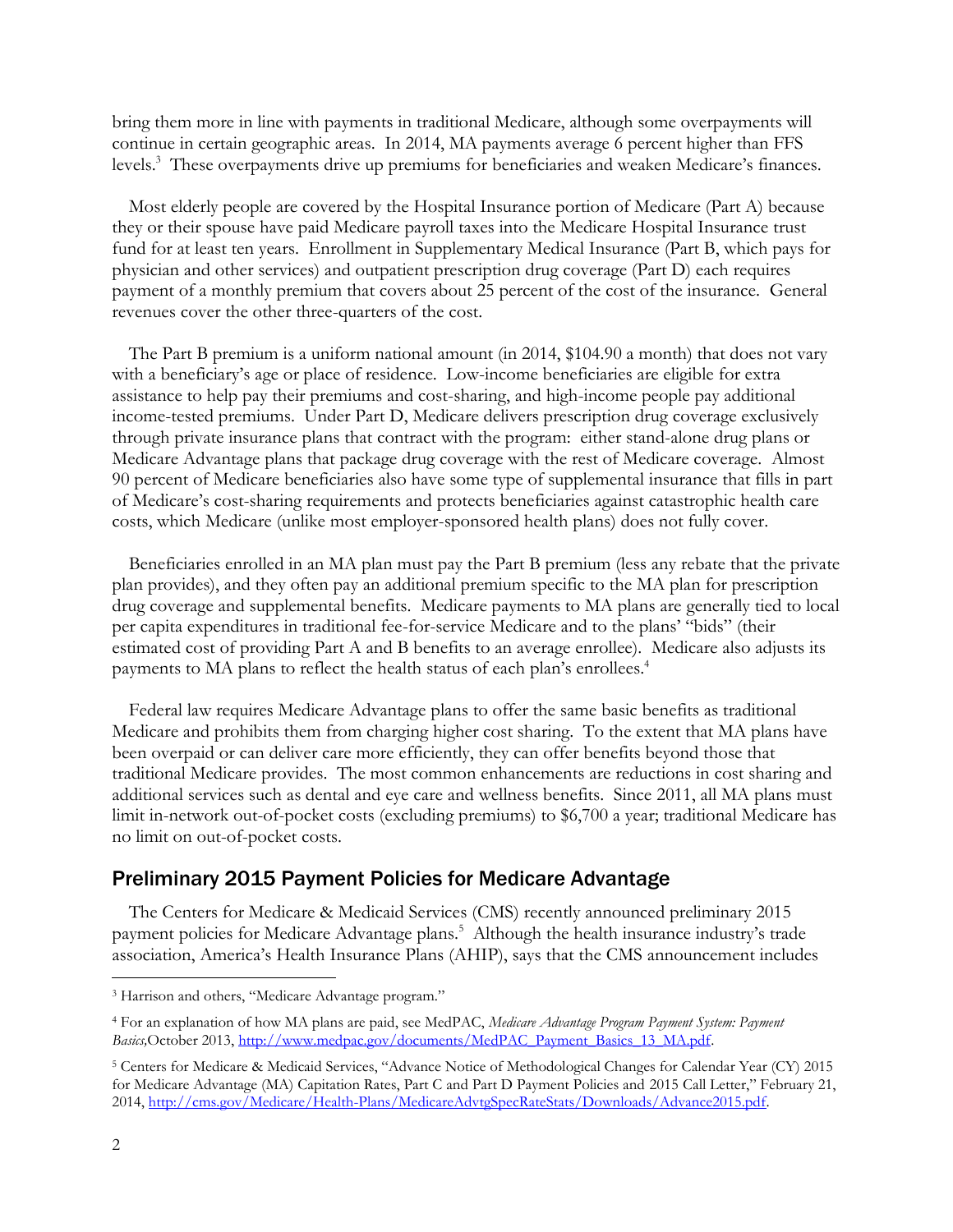"new proposed cuts," the agency is simply applying current law.<sup>6</sup> The announced payment policies reflect four factors that will hold down MA payments in 2015.<sup>7</sup>

- **Curbing excessive payments.** CMS continues to phase in the payment reductions that health reform requires, which curb some (but not all) of the excessive payments to MA plans. Depending on the county in which an MA plan operates, some of these reductions have already been fully implemented, some will be fully implemented in 2015, and some won't be in full effect until 2017.
- **Slowdown in cost growth.** Under the Affordable Care Act, payments to MA plans are tied in part to the cost per beneficiary in traditional fee-for-service Medicare. With Medicare perbeneficiary spending continuing to grow at historically low rates, CMS has again revised downward its cost assumptions, which lowers MA payment rates.
- **More accurate risk adjustment.** As health reform requires, CMS will modestly reduce MA payments to address the problem of "upcoding," under which the diagnosis codes that plans assign to their enrollees to report their health status make the enrollees appear to be sicker than they actually are — which, in turn, causes Medicare to overpay the plans. Also, CMS will no longer include diagnoses identified during a home assessment visit (rather than in a clinical encounter) in determining an enrollee's health status, since they also tend to make enrollees appear sicker than comparable enrollees in traditional Medicare.
- **Ending a demonstration project.** CMS awards quality and performance ratings to MA plans — with ratings from one star (worst) to five stars (best) — based on enrollee satisfaction, access to care, and other measures. A demonstration project that runs from 2012 through 2014 allows plans with a three-star quality rating to receive bonus payments otherwise available only to fouror five-star plans and allows five-star plans to receive enhanced bonuses. CMS is ending the demonstration project on schedule, which effectively lowers payments to three- and five-star plans in 2015, relative to 2014.

#### Assessing Medicare Advantage Payments

 $\overline{a}$ 

AHIP and other interest groups charge that the preliminary 2015 payment rates will substantially increase costs to MA participants and will reduce the choice of plans. They ask that MA payment rates be frozen in 2015 at their 2014 level. The Administration and Congress should reject these demands.

The predictions of doom and gloom are greatly exaggerated. AHIP issued the same warnings about the MA payment cuts made in 2014, but MA enrollment has nonetheless reached record levels. The Congressional Budget Office projects that MA plans will continue to thrive, despite further payment cuts.<sup>8</sup> Nationwide, the number of plans available dropped by only 3 percent in

<sup>6</sup> America's Health Insurance Plans, "Statement on New Proposed Cuts to Medicare Advantage," February 21, 2014, [http://www.ahipcoverage.com/2014/02/21/ahip-statement-on-new-proposed-cuts-to-medicare-advantage/.](http://www.ahipcoverage.com/2014/02/21/ahip-statement-on-new-proposed-cuts-to-medicare-advantage/)

<sup>7</sup> Edwin Park, "As Expected, No New Medicare Advantage Cuts," *Off the Charts* blog, February 24, 2014, [http://www.offthechartsblog.org/as-expected-no-new-medicare-advantage-cuts/.](http://www.offthechartsblog.org/as-expected-no-new-medicare-advantage-cuts/) 

<sup>8</sup> Edwin Park, "Health Reform Won't Cripple Medicare Advantage, Latest CBO Estimates Show," *Off the Charts* blog, May 23, 2013, [http://www.offthechartsblog.org/health-reform-wont-cripple-medicare-advantage-latest-cbo-estimates](http://www.offthechartsblog.org/health-reform-wont-cripple-medicare-advantage-latest-cbo-estimates-show/)[show/.](http://www.offthechartsblog.org/health-reform-wont-cripple-medicare-advantage-latest-cbo-estimates-show/)